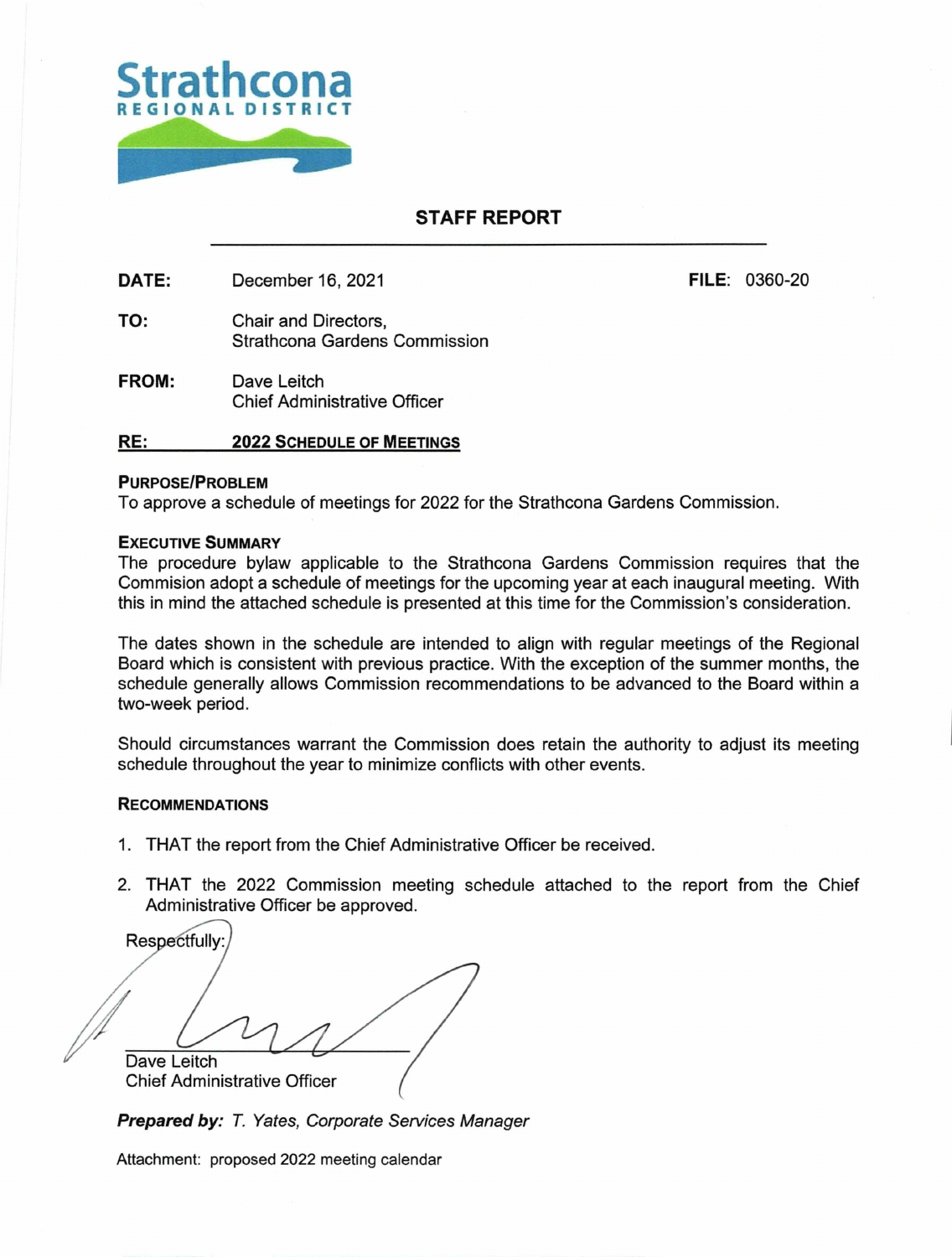

# **2022 MEETING CALENDAR**

| <b>JANUARY</b>  |               |          |                                               |  |
|-----------------|---------------|----------|-----------------------------------------------|--|
|                 | January 12    | 9:30 AM  | Electoral Areas Services Committee            |  |
| Wednesday       |               |          | (inaugural)                                   |  |
|                 |               | 12:30 PM | <b>Regional Board</b>                         |  |
|                 |               | 3:00 PM  | Strathcona Gardens Commission (inaugural)     |  |
| Wednesday       | January 26    | 9:30 AM  | First Nations Relations Committee (inaugural) |  |
|                 |               | 10:30 AM | Municipal Services Committee (inaugural)      |  |
|                 |               | 12:30 PM | <b>Regional Board</b>                         |  |
| <b>FEBRUARY</b> |               |          |                                               |  |
| Wednesday       | February 9    | 9:30 AM  | <b>Electoral Areas Services Committee</b>     |  |
|                 |               | 12:30 PM | <b>Regional Board</b>                         |  |
|                 |               | 3:00 PM  | <b>Strathcona Gardens Commission</b>          |  |
|                 | February 23   | 9:30 AM  | <b>First Nations Relations Committee</b>      |  |
| Wednesday       |               | 10:30 AM | <b>Municipal Services Committee</b>           |  |
|                 |               | 12:30 PM | Regional Board                                |  |
| <b>MARCH</b>    |               |          |                                               |  |
|                 | March 16      | 9:30 AM  | <b>Electoral Areas Services Committee</b>     |  |
| Wednesday       |               | 12:30 PM | <b>Regional Board</b>                         |  |
|                 |               | 3:00 PM  | <b>Strathcona Gardens Commission</b>          |  |
|                 | March 30      | 9:30 AM  | <b>First Nations Relations Committee</b>      |  |
| Wednesday       |               | 10:30 AM | Municipal Services Committee                  |  |
|                 |               | 12:30 PM | <b>Regional Board</b>                         |  |
| <b>APRIL</b>    |               |          |                                               |  |
| Wednesday       | April 13      | 9:30 AM  | Electoral Areas Services Committee            |  |
|                 |               | 12:30 PM | <b>Regional Board</b>                         |  |
|                 |               | 3:00 PM  | <b>Strathcona Gardens Commission</b>          |  |
| Wednesday       | April 27      | 9:30 AM  | <b>First Nations Relations Committee</b>      |  |
|                 |               | 10:30 AM | <b>Municipal Services Committee</b>           |  |
|                 |               | 12:30 PM | Regional Board                                |  |
| <b>MAY</b>      |               |          |                                               |  |
| Wednesday       | May 11        | 9:30 AM  | <b>Electoral Areas Services Committee</b>     |  |
|                 |               | 12:30 PM | <b>Regional Board</b>                         |  |
|                 |               | 3:00 PM  | <b>Strathcona Gardens Commission</b>          |  |
| Wednesday       | <b>May 25</b> | 9:30 AM  | <b>First Nations Relations Committee</b>      |  |
|                 |               | 10:30 AM | <b>Municipal Services Committee</b>           |  |
|                 |               | 12:30 PM | Regional Board                                |  |
| <b>JUNE</b>     |               |          |                                               |  |
| Wednesday       | June 15       | 9:30 AM  | <b>Electoral Areas Services Committee</b>     |  |
|                 |               | 12:30 PM | Regional Board                                |  |
|                 |               | 3:00 PM  | <b>Strathcona Gardens Commission</b>          |  |
| Wednesday       | June 29       | 9:30 AM  | <b>First Nations Relations Committee</b>      |  |
|                 |               | 10:30 AM | Municipal Services Committee                  |  |
|                 |               | 12:30 PM | Regional Board                                |  |